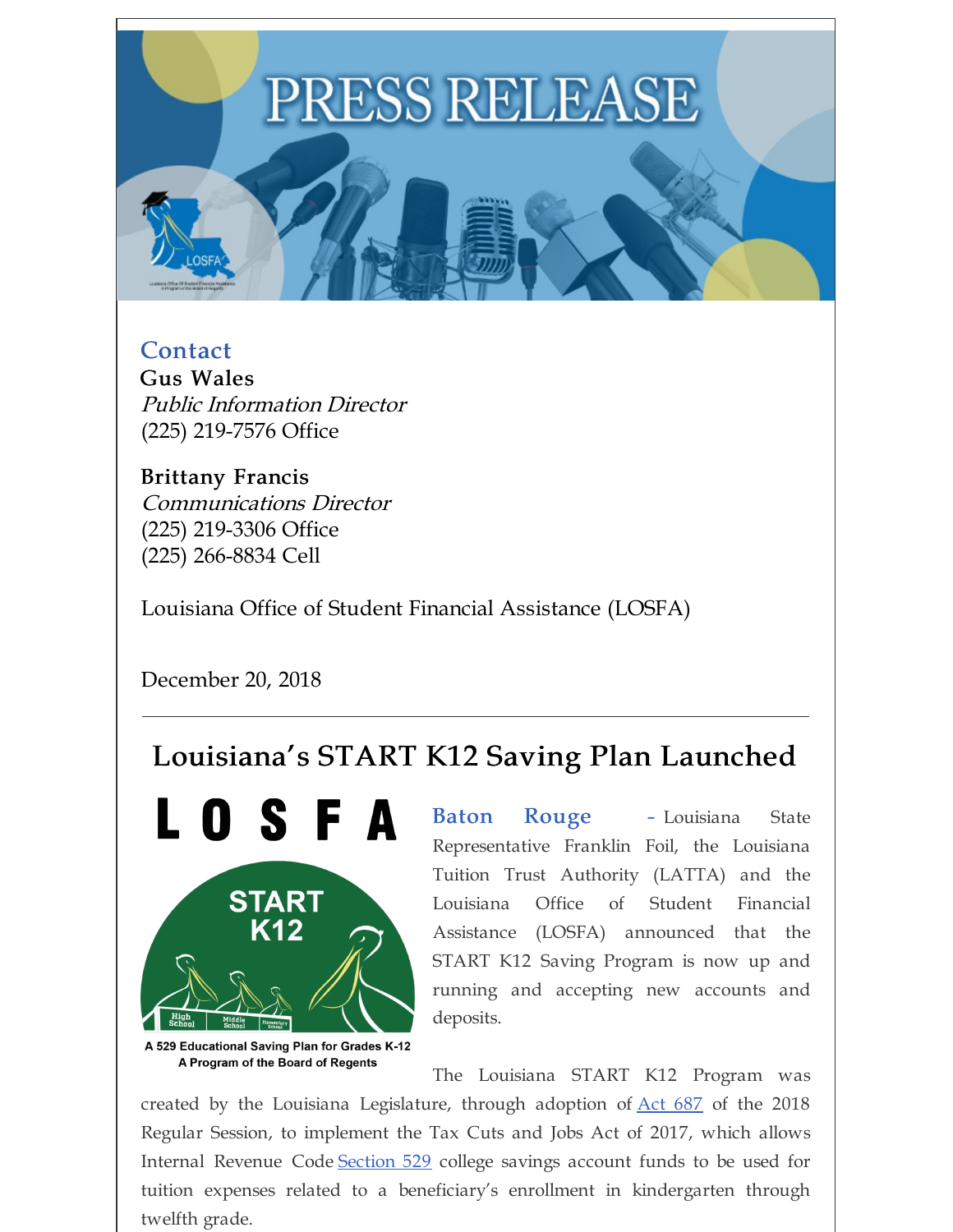"If you have a child that attends a private school or a school that charges tuition, you can use the money to pay for tuition and can receive tax benefits for putting money into that plan," said Representative Franklin Foil who helped pass the legislation. "The beauty of this K12 saving plan is, when your child goes to college you can also roll it back to the traditional START saving plan."

The START K12 Program is designed to allow individuals to save for the tuition expenses related to a beneficiary's enrollment in kindergarten through twelfth grade. The START K12 Program treats deposits in a tax-favored manner under the provisions of IRC Section 529. To encourage saving, the state of Louisiana does not tax earnings when used to pay for Qualified Education Expenses.

"Louisiana families work hard to provide the best for their children, and for many, that means paying for private school," said State Treasurer John M. Schroder, Sr. "This can get very expensive, so every little bit helps. We've seen tremendous success with participation in the START college savings program and look forward to parents taking advantage of the new K12 option."

START K12 withdrawals are limited to a maximum of \$10,000 per year and may be used for K12 tuition expenses only.

Please note that funds from a START Saving Program account cannot be rolled over into a START K12 Program account; however, any funds remaining in a START K12 Program account when the designated beneficiary completes high school can be rolled over to a START Saving Program account to be used for the designated beneficiary's qualified higher education expenses.

"Establishing an educational savings account sends a strong signal to students that school success matters and college attendance is on their horizon," said Commissioner of Higher Education Dr. Kim Hunter Reed. "We see great value in being able to easily roll over excess funds in a START K12 account to make college more affordable."

Both federal and state tax law benefits are available for an Account Owner who opens a START K12 account, including: federal tax deferral for earnings on deposits; a limited federal tax deduction for the payment of tuition and related expenses; and earnings are state and federal tax-free when used toward Qualified Education Expenses.

Any earnings on deposits are tax-deferred, which means your START K12 account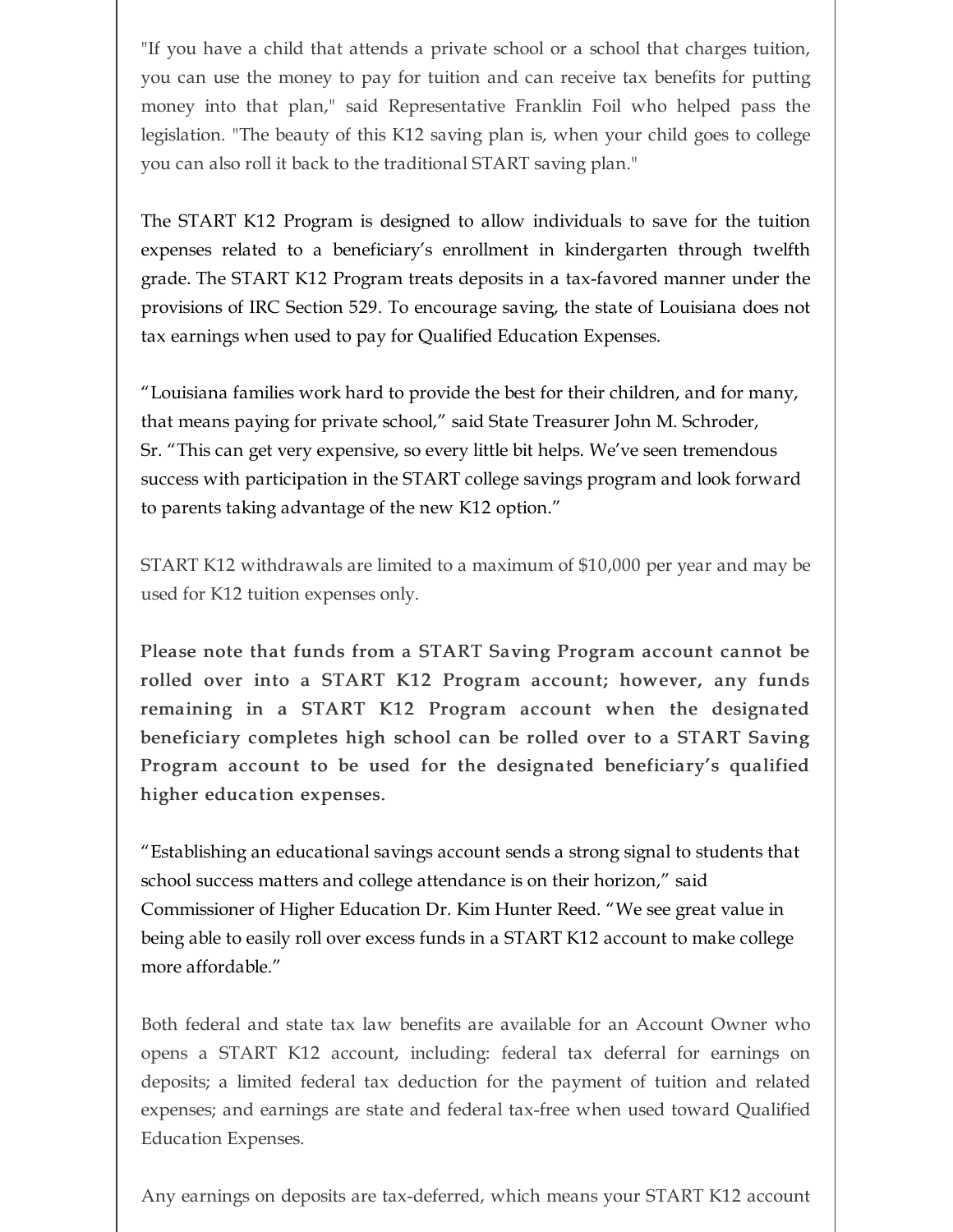assets grow free of current federal income tax and will not be included in taxable income when withdrawn for payment of Qualified Education Expenses.

All deposits to a START K12 account are voluntary. An Account Owner may choose among five START K12 Program investment options selected by the State Treasurer. Moneys deposited are invested by the State Treasurer in one or more funds managed by The Vanguard Group. As a START K12 Account Owner, you will own an interest in the START K12 Program, but you will not own shares of the underlying Vanguard funds.

A START K12 account may be opened by an individual, a Legal Entity, or a custodian who meets the following requirements:

- Both the Account Owner and the Beneficiary are U.S. citizens, are permanent residents of the United States, or are lawfully residing in the United States and have a valid social security number.
- Either the Account Owner or the Beneficiary must be a Louisiana Resident.
- Individual Account Owners must be at least eighteen (18) years old at the time the START K12 account is opened.
- An authorized representative of a legal entity must open a START K12 account in the name of the legal entity.
- Custodians for minors under the Uniform Transfers to Minors Act (UTMA) and custodians of minors appointed by courts of competent jurisdiction may open START K12 accounts in the name of the minor.

To open a START K12 account, visit [www.startsaving.la.gov](http://www.startsaving.la.gov/), the new website for the original START College Saving Program and the START K12 program. For more information, contact START K12 by telephone at 800-259-5626 or **[START@osfa.la.gov](mailto:START@osfa.la.gov)** via email.

###

## About LOSFA

The Louisiana Office of Student Financial Assistance (LOSFA), a program of the Louisiana Board of Regents, strives to be Louisiana's first choice for college access by promoting, preparing for and providing equity of college access.

> Visit our website: http://www.osfa.la.gov